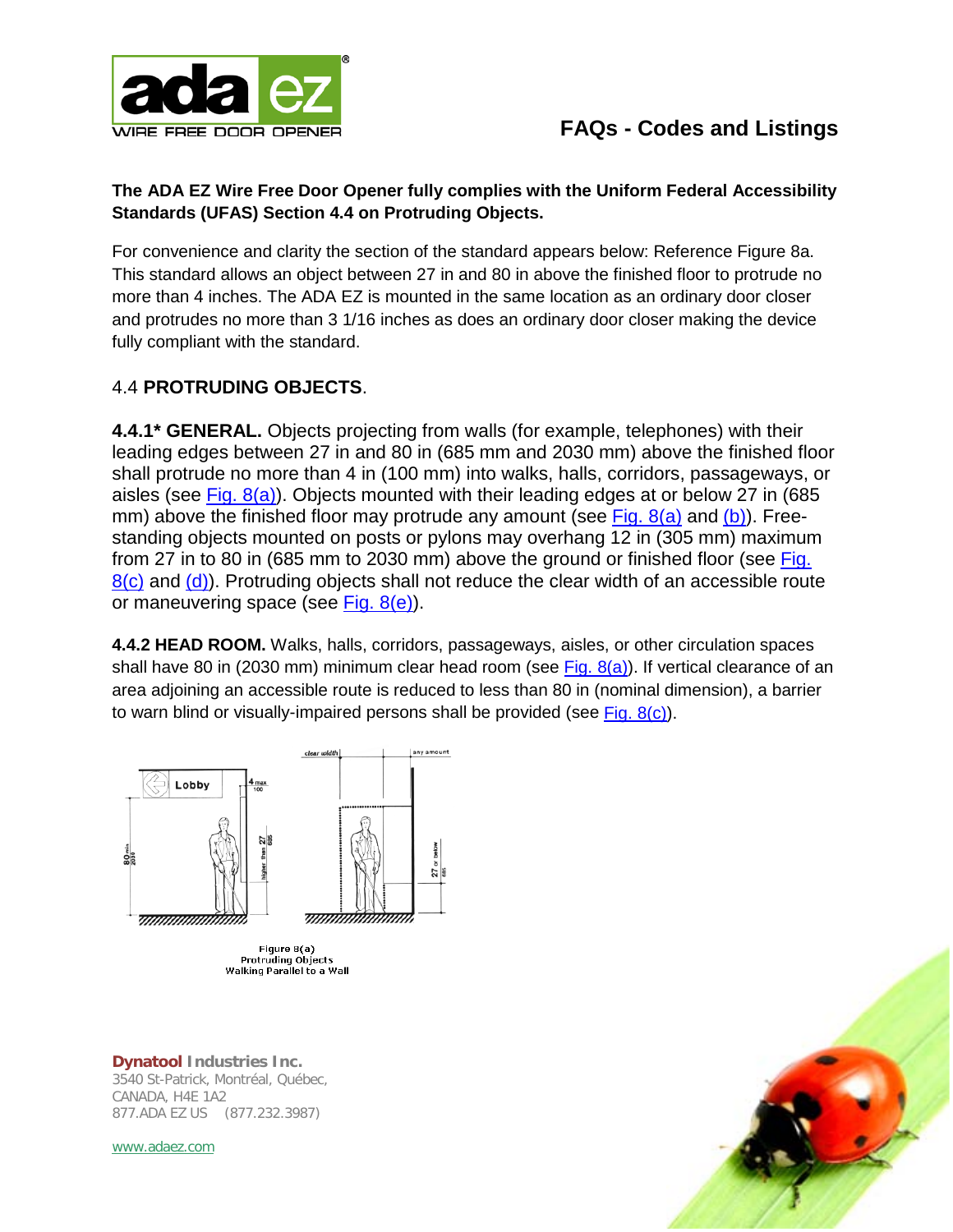



**Figure 1. ADA EZ Dimensions**

### **The ADA EZ Wire Free Door Opener fully complies with Part IV of the CT Fire Safety Code Guidebook Section 7.2.1.9.2**

For convenience and clarity the section of the safety code appears below:

The ADA EZ Wire Free Door Opener:

- Can be opened manually in accordance with 7.2.1.9.1 to allow egress in the event of power failure.
- Will keep doors in the closed position unless actuated or opened manually.
- Will not allow the door to remain open for longer than 30 seconds when actuated.
- Can be connected to the fire panel to prevent operation in the event of activation from said panel.
- Will close and latch a door upon receipt of signal from a fire panel
- And is fully compliant with BHMA/ANSI A156.19 the American National Standard for Power Assist and Low Energy Power Operated Doors.

*For these reasons the ADA EZ Wire Free Door Opener is fully compliant with the CT Fire Safety Code.*

**Dynatool Industries Inc.** 3540 St-Patrick, Montréal, Québec, CANADA, H4E 1A2 877.ADA EZ US (877.232.3987)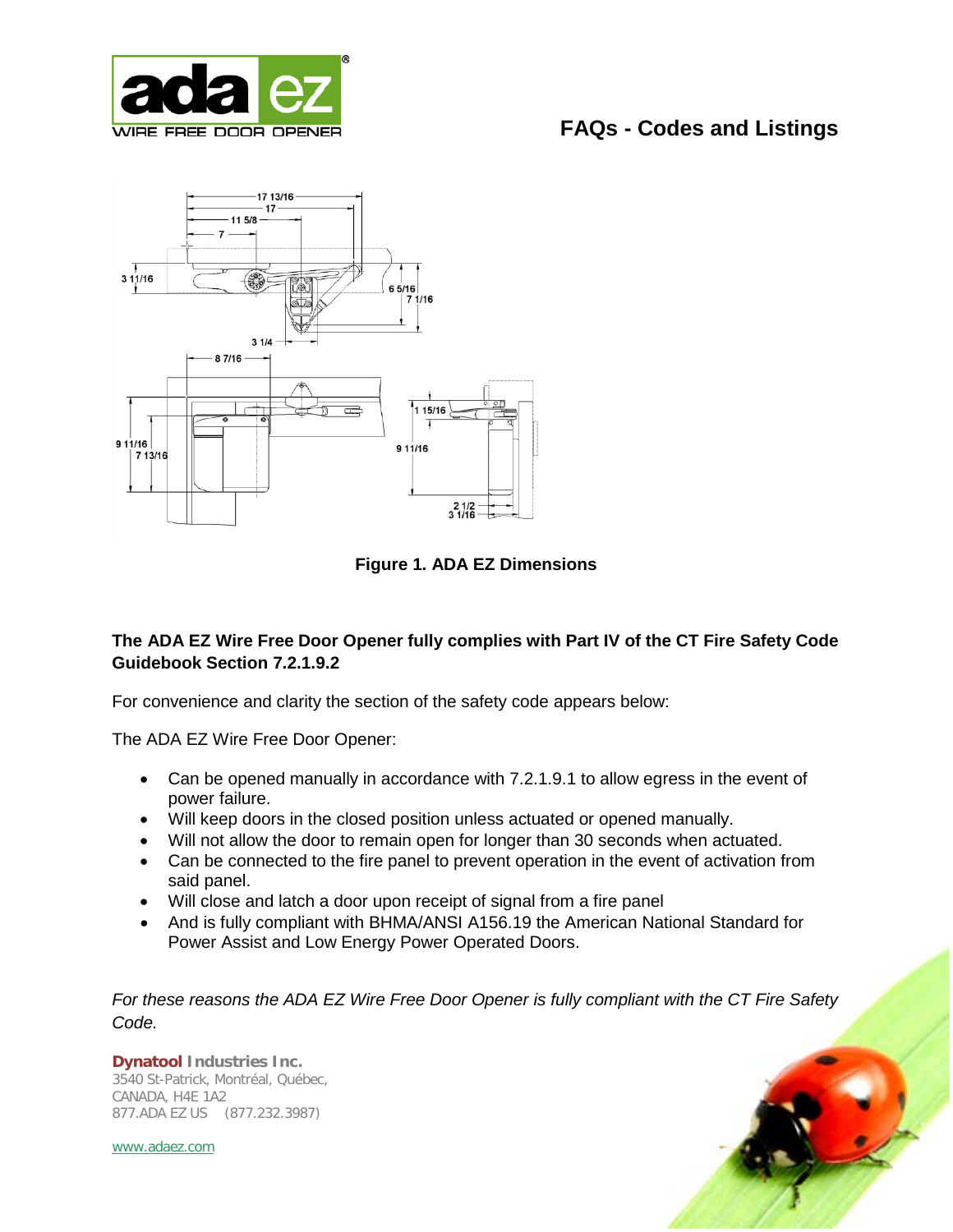

7.2.1.9.2 Doors Required to Be Self-Closing. Where doors are required to be self-closing and are operated by power upon the approach of a person, or are provided with power-assisted manual operation, they shall be permitted in the means of egress where they meet the following criteria:

- (1) The doors can be opened manually in accordance with 7.2.1.9.1 to allow egress travel in the event of power failure.
- (2) New doors remain in the closed position unless actuated or opened manually.
- (3) When actuated, new doors remain open for not more than 30 seconds.
- (4) Doors held open for any period of time close and the power-assist mechanism ceases to function upon operation of approved smoke detectors installed in such a way as to detect smoke on either side of the door opening in accordance with the provisions of NFPA 72<sup>®</sup>, National Fire Alarm Code<sup>®</sup>.
- (5) Doors required to be self-latching are either self-latching or become self-latching upon operation of approved smoke detectors per 7.2.1.9.2(4).
- (6) New power-assisted swinging doors comply with BHMA/ANSI A156.19, American National Standard for Power Assist and Low Energy Power Operated Doors.

**The ADA EZ Wire Free Door Opener fully complies with NFPA 80 Standard for Fire Doors and Other Opening Devices - 2007 Edition . The installation and application of the ADA EZ Wire Free Door Opener will not violate UL Certifications or Listings as the product fully conforms to UL325 and is certified to CAN/CSA 22.2 No. 247.**

For convenience and clarity several sections of the standard are shown below. Taking each applicable section one at a time one can conclude the following:

1. Per the excerpt below from NFPA Standard for Fire Doors and Other Opening Devices 2007 Edition the ADA EZ would be considered labeled since it has been tested to conform to UL325 the recognized UL standard for Door, Drapery, Gate, Louver and Window Operators and Systems. All Low Energy Power Operated Door Operators and Opener are tested to Conform to this UL Standard- reference the UL 325 Scope below:



**Dynatool Industries Inc.** 3540 St-Patrick, Montréal, Québec, CANADA, H4E 1A2 877.ADA EZ US (877.232.3987)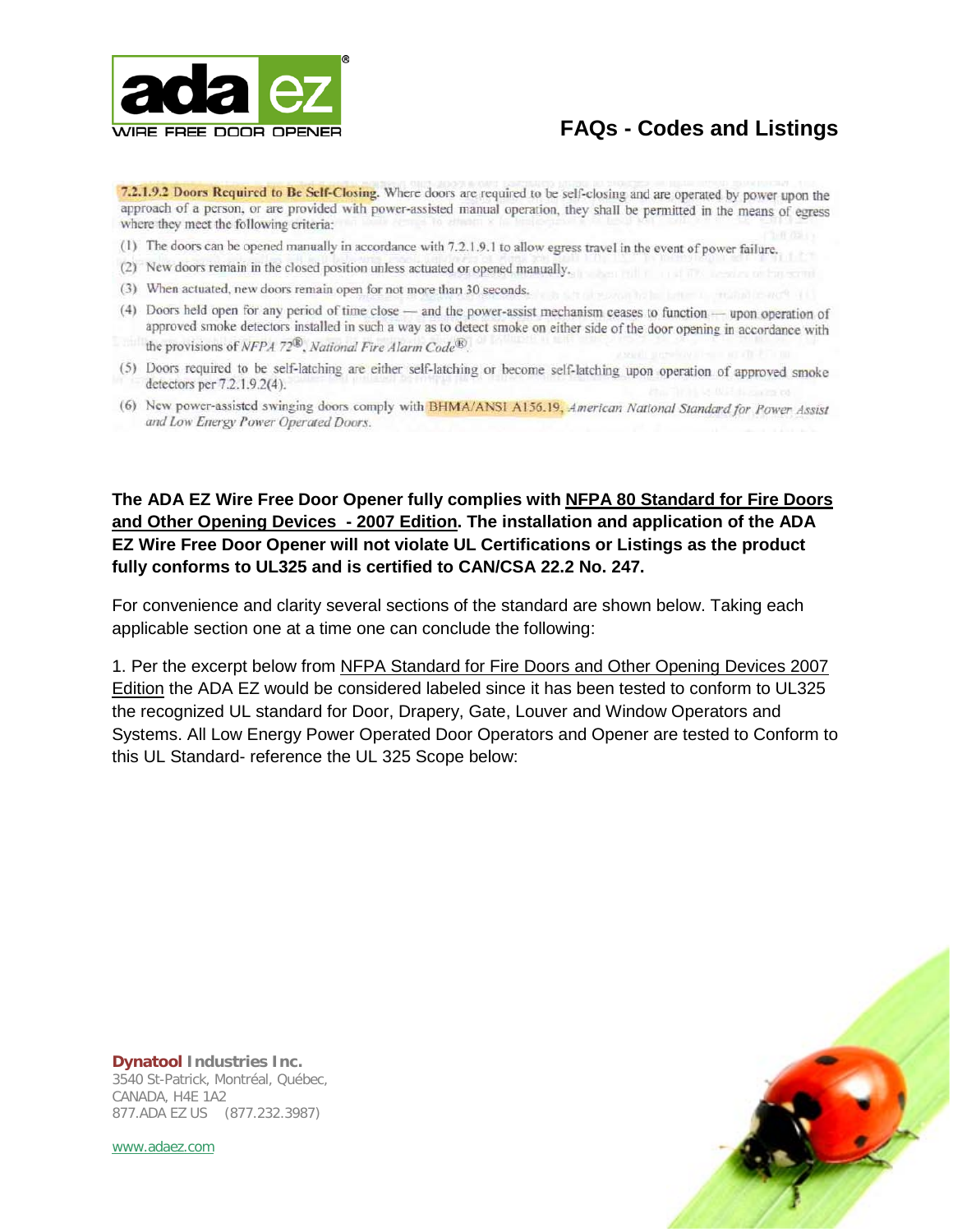

9

#### **Chapter 3** Definitions

3.1 General. The definitions contained in this chapter shall apply to the terms used in this standard. Where terms are not defined in this chapter or within another chapter, they shall be defined using their ordinarily accepted meanings within the context in which they are used. Merriam-Webster's Collegiate Dictionary, 11th edition, shall be the source for the ordinarily accepted meaning.

#### 3.2 NFPA Official Definitions.

3.2.1\* Approved. Acceptable to the authority having jurisdiction.

3.2.2\* Authority Having Jurisdiction (AHJ). An organization, office, or individual responsible for enforcing the requirements of a code or standard, or for approving equipment, materials, an installation, or a procedure.

3.2.3 Labeled. Equipment or materials to which has been attached a label, symbol, or other identifying mark of an organization that is acceptable to the authority having jurisdiction and concerned with product evaluation, that maintains periodic inspection of production of labeled equipment or materials, and by whose labeling the manufacturer indicates compliance with appropriate standards or performance in a specified manner.

MARCH 14, 2003

**UL 325** 

**INTRODUCTION** 

#### 1 Scope

1.1 These requirements cover electric operators for doors, draperies, gates, louvers, windows and other opening and closing appliances rated 600 V or less to be employed in ordinary locations in accordance with the National Electrical Code, NFPA 70.

1.2 These requirements also cover complete doors, gates, and other such assemblies that include electric opening and closing appliances.

1.3 These requirements also cover accessories, such as external entrapment protection devices, for use with appliances covered by this standard.

1.4 Doors and door operators intended for exit use as defined in the Life Safety Code, NFPA 101 and codes such as the BOCA National Building Code, the Standard Building Code, and the Uniform Building Code, are additionally subject to design requirements specific to such use.

**Dynatool Industries Inc.** 3540 St-Patrick, Montréal, Québec, CANADA, H4E 1A2 877.ADA EZ US (877.232.3987)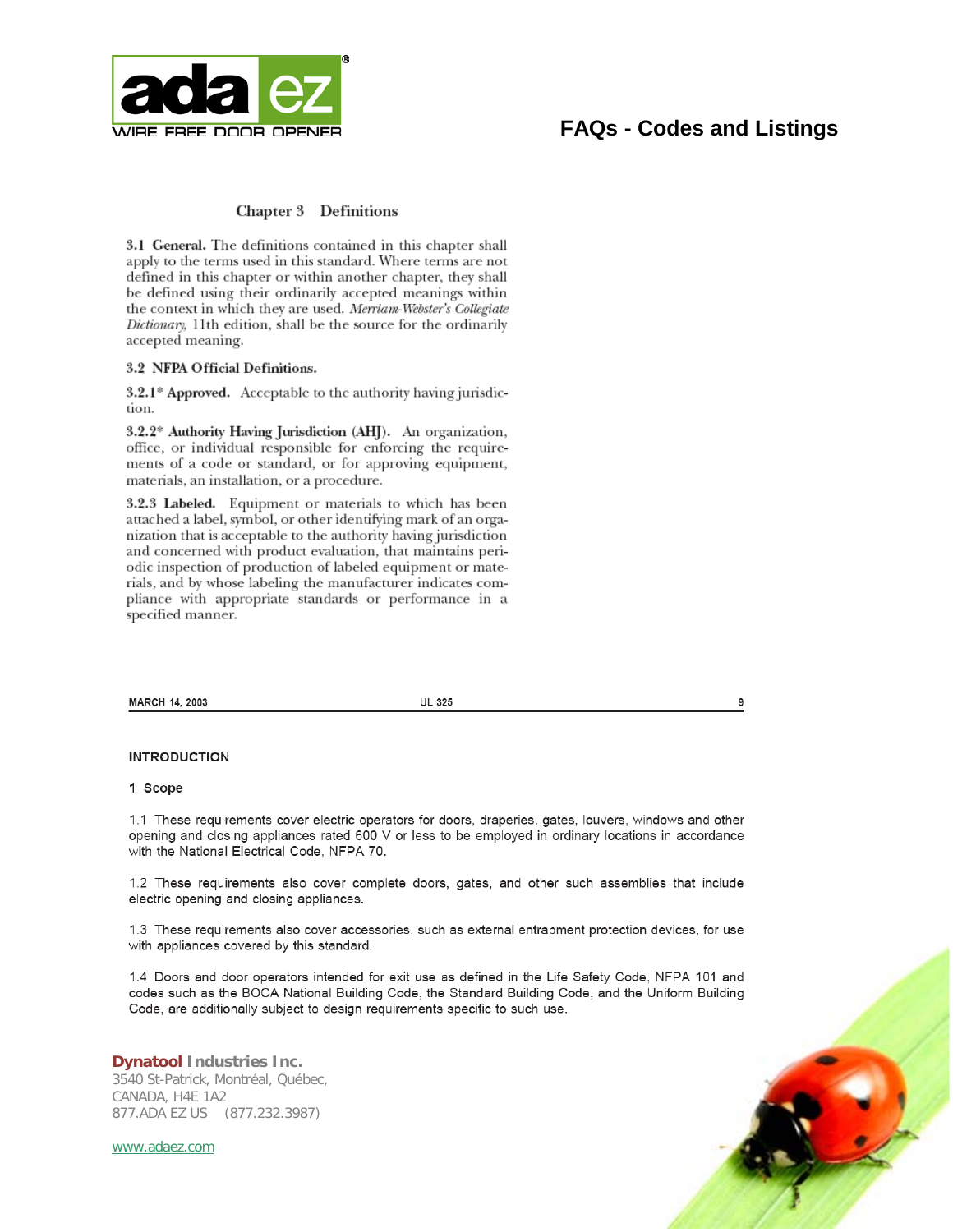

2. Per the excerpt below from NFPA Standard for Fire Doors and Other Opening Devices 2007 Edition the ADA EZ conforms to Chapter 6 Swinging Doors with Builders Hardware since it can be equipped with a releasing device that shall automatically disconnect the power operator at the time of fire, allowing a self-closing or automatic device to close the door regardless of power failure or manual operation.

#### 6.1.4.2 Self-Closing Doors.

6.1.4.2.1 Self-closing doors shall swing easily and freely and shall be equipped with a closing device to cause the door to close and latch each time it is opened.

6.1.4.2.2 The closing mechanism shall not have a hold-open feature.

6.1.4.3 Automatic-Closing Doors. Automatic-closing doors shall be permitted to close automatically by means of the installation of a closing device and one of the following:

- (1) A separate, labeled, fail-safe door holder/release device or a hold-open mechanism that shall be permitted to be an integral part of the basic closing device
- (2) An integral closing device that allows the door to swing freely and that automatically closes the door during an alarm condition, provided the hold-open mechanisms are released by one or a combination of automatic fire detectors acceptable to the AHJ

6.1.4.4 Power-Operated Fire Doors. Power-operated fire doors shall be equipped with a releasing device that shall automatically disconnect the power operator at the time of fire, allowing a self-closing or automatic device to close the door regardless of power failure or manual operation.

2007 Edition



**Dynatool Industries Inc.** 3540 St-Patrick, Montréal, Québec, CANADA, H4E 1A2 877.ADA EZ US (877.232.3987)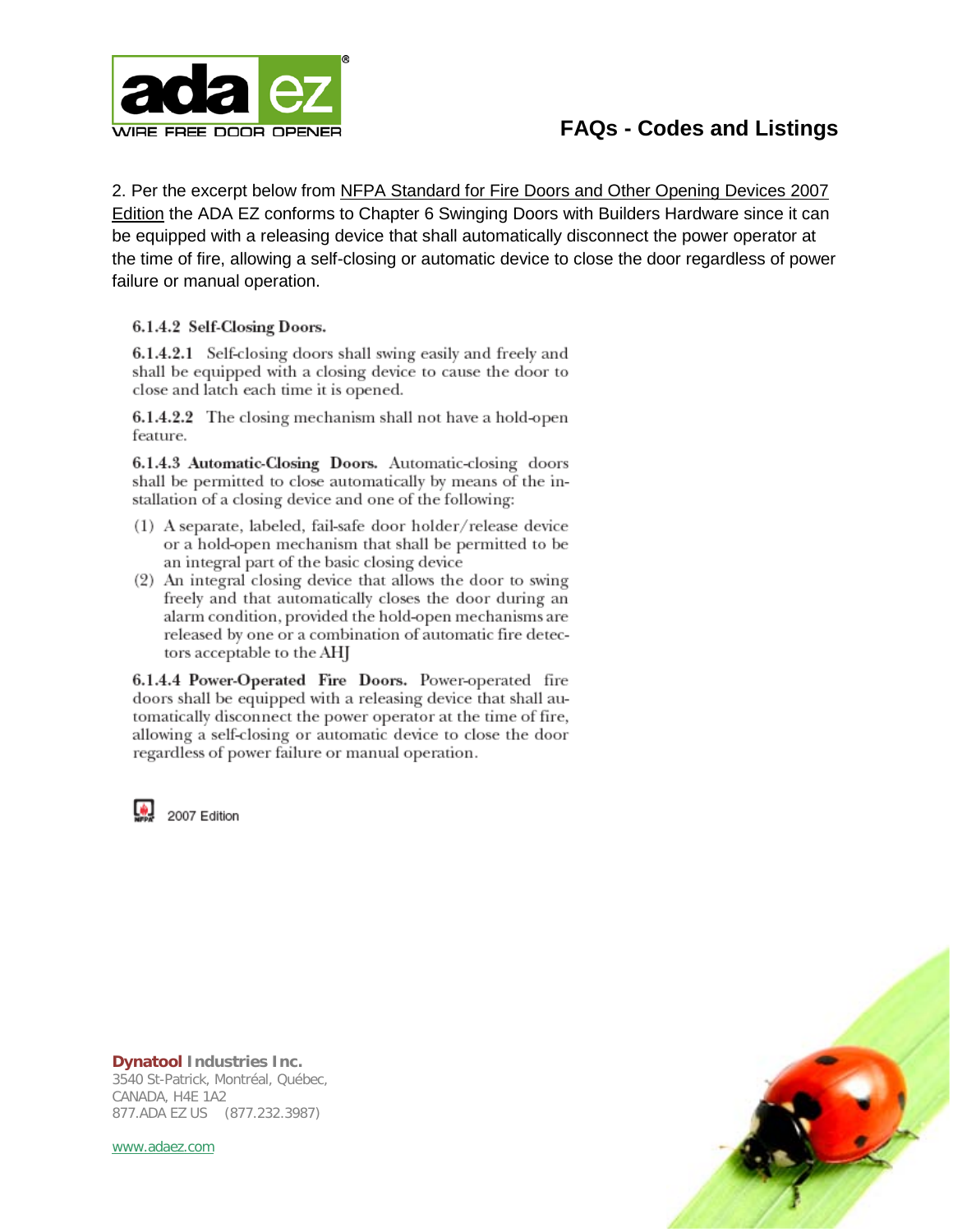

3. Per the excerpts below from NFPA Standard for Fire Doors and Other Opening Devices 2007 **Edition the ADA EZ conforms to Chapter 7 Swinging Doors with Fire Door Hardware Sections** 7.4 and 7.4.3 since the ADA EZ is an automatic closing device and since the ADA EZ is considered labeled door hardware per paragraph 3.2.3 and UL 325.

7.4 Assembly Components.

7.4.1\* Closing Devices for Swinging Tin-Clad and Sheet Metal Fire Doors.

7.4.1.1 Swinging tin-clad and sheet metal fire doors shall be equipped with self-closing or automatic-closing devices to ensure that they are closed and latched at the time of fire.

7.4.1.2 Other arrangements acceptable to the AHJ shall be permitted.



#### 7.4.3 Fire Door Hardware.

7.4.3.1 General.

7.4.3.1.1 Only labeled fire door hardware shall be used.

7.4.3.1.2 The design and construction of typical fire door hardware for swinging fire doors shall be as illustrated in UL 14C, Swing Hardware for Tin-Clad Fire Doors Mounted Singly and in Pairs.

7.4.3.2 Components. Fire door hardware shall include hinge brackets, hinges, latches, latch keepers, and operating handle mechanisms, and hardware for inactive door or pairs of doors shall include top and bottom bolts and keepers.

**Dynatool Industries Inc.** 3540 St-Patrick, Montréal, Québec, CANADA, H4E 1A2 877.ADA EZ US (877.232.3987)

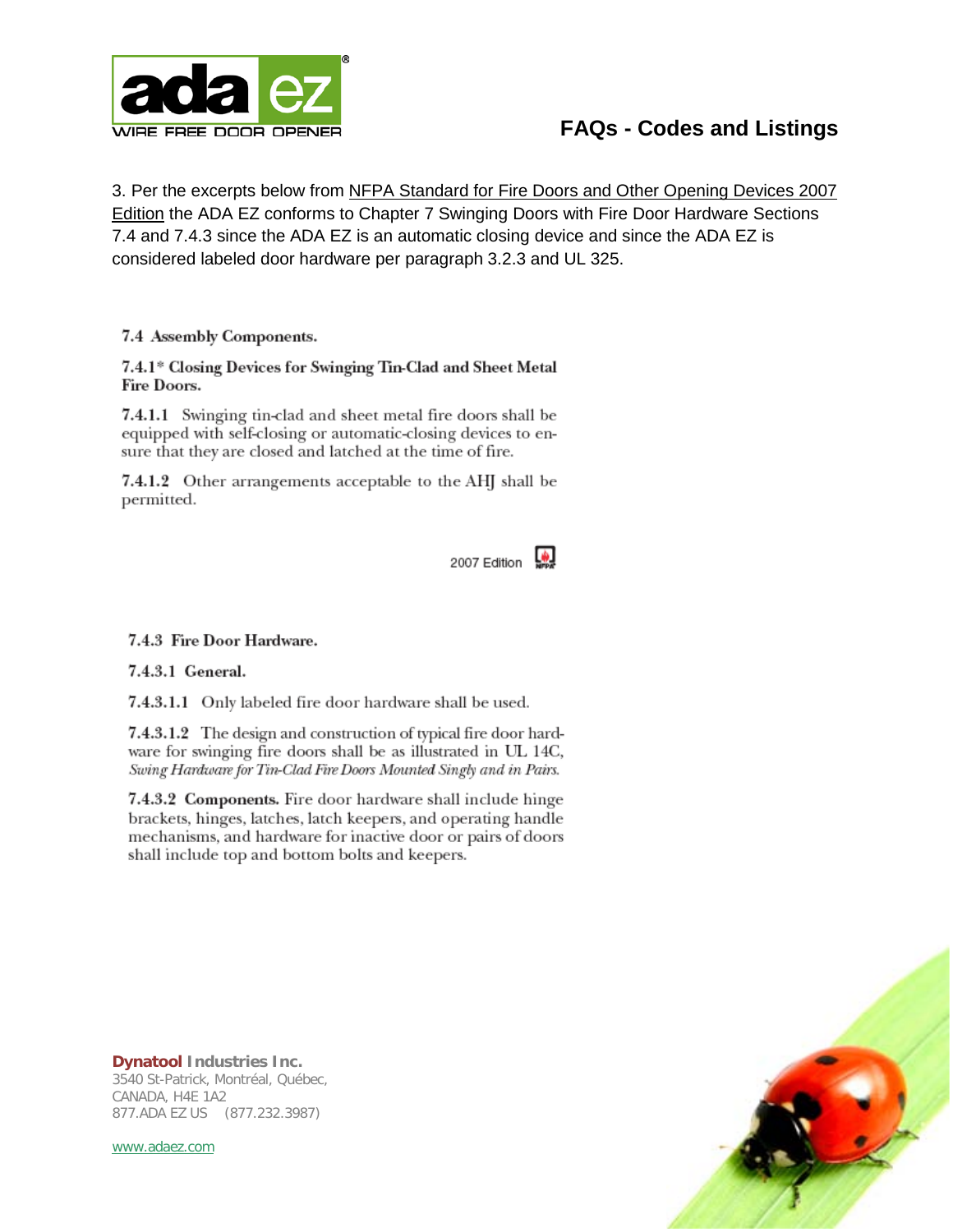

4. Per the excerpts below from NFPA Standard for Fire Doors and Other Opening Devices 2007 Edition the ADA EZ conforms to Chapter 4 General Requirements Section 4.1.3 Appurtenances since the ADA EZ installation does not require function holes greater than  $\frac{3}{4}$  in.

#### 4.1.3 Appurtenances.

4.1.3.1 Preparation of fire door assemblies for locks, latches, hinges, remotely operated or remotely monitored hardware, concealed closers, glass lights, vision panels, louvers, astragals and split astragals, and the application of plant-ons and laminated overlays shall be performed in accordance with the manufacturer's inspection service procedure and under label service. (See Annex E and Annex F.)

4.1.3.2 For job site preparation of surface-applied hardware, function holes for mortise locks, and holes for labeled viewers, a maximum 3⁄4 in. (19 mm) wood and composite door undercutting, and protection plates (see  $6.4.5$ ) shall be permitted.

4.1.3.3 Surface-applied hardware shall be applied to the door or frame without removing material other than drilling round holes to accommodate cylinders, spindles, similar operational elements, and through-bolts in doors.

4.1.3.4 The holes described in 4.1.3.3 shall not be permitted to exceed a diameter of 1 in. (25.4 mm) with the exception of cylinders.

4.1.4 Signage. Informational signs shall be permitted to be installed on the surfaces of fire doors in accordance with 4.1.4.1 through 4.1.4.4 or in accordance with the manufacturer's published listing.

4.1.4.1 The total area of all attached signs shall not exceed 5 percent of the area of the face of the fire door to which they are attached.



**Dynatool Industries Inc.** 3540 St-Patrick, Montréal, Québec, CANADA, H4E 1A2 877.ADA EZ US (877.232.3987)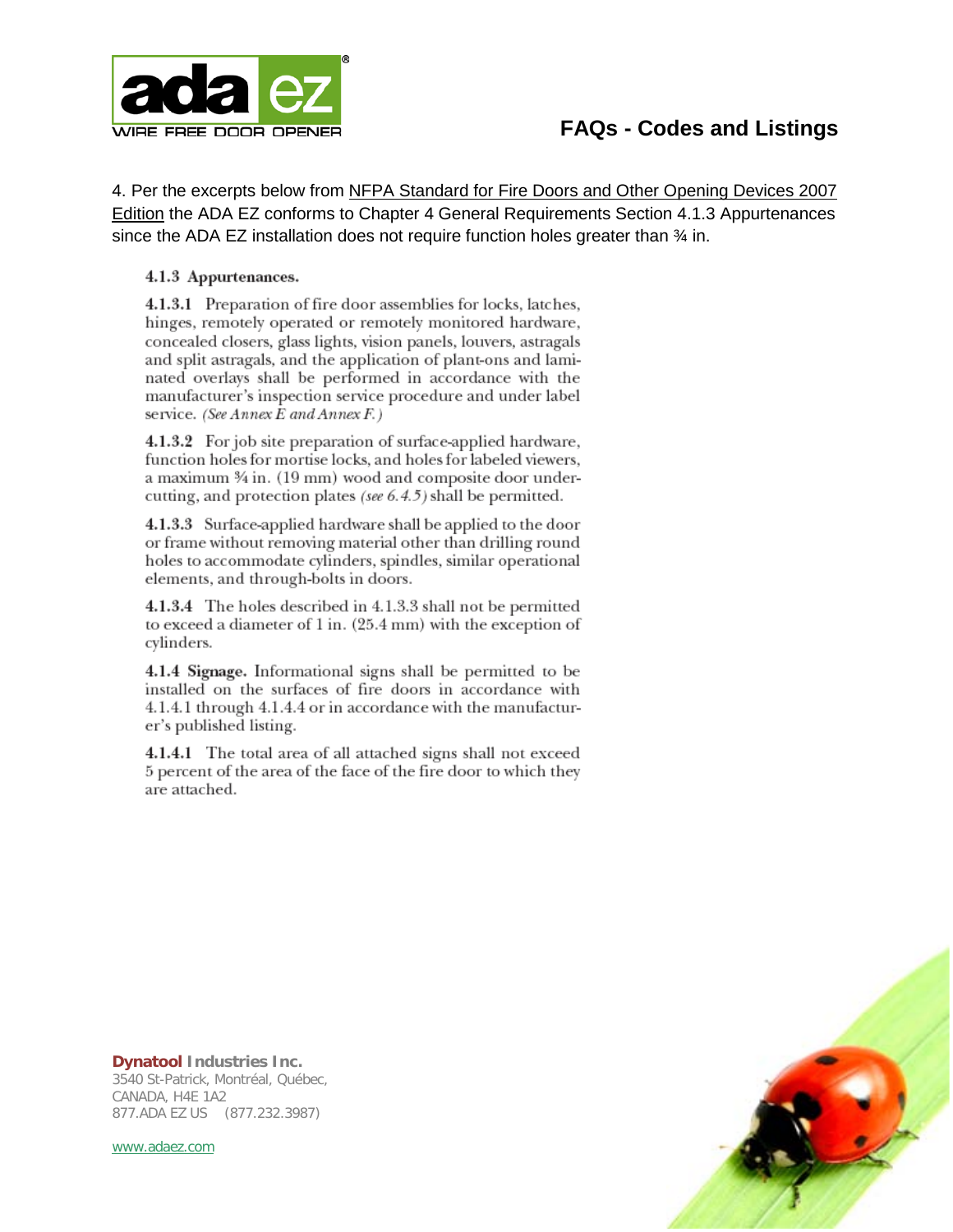

### **The ADA EZ Wire Free Door Opener fully complies with the California building code (CBC): 1133B.2.3.2 & 1133B.2.5 as outlined below.**

#### *CBC Sec. 1133B.2.3.2*

Automatic door closers shall comply with BHMA A156.10. Slowly opening, automatic doors shall comply with BHMA A156.19. Such doors shall not back check faster than 3 seconds and shall require no more than 15 lbf to stop door movement. If a power-assisted door is used, its door-opening force shall not exceed 5 lbf (15 lbf for fire doors) and closing shall conform to BHMA A156.19.

#### *1133B.2.5 Door Opening Force.*

*The maximum force required to push or pull open a door shall comply with this section. Push or pull force for a hinged door shall be measured perpendicular to the door face at the door opening hardware or 30 inches (762 mm) from the hinged side, whichever is farther from the hinge. Push or pull force for a sliding or folding door shall be measured parallel to the door at the door pull or latch. Compensating devices or automatic door operators complying with Section 1133B.2.3.2 may be used to meet the maximum force limits.*

*1. Required fire doors shall have the minimum opening force allowable by the appropriate administrative authority, not to exceed 15 lbf (66.7 N).*

*2. Other than required fire doors, interior doors shall have a maximum opening force of 5 lbf (22.2 N).*

*3. Other than required fire doors, exterior doors shall have a maximum opening force of 5 lb (22.2 N).* 

#### *Exceptions:*

*1. Exterior doors to machinery spaces including, but not limited to, elevator pits or elevator penthouses; mechanical, electrical or communications equipment rooms; piping or equipment catwalks; electric substations and transformer vaults; and highway and tunnel utility facilities.*

*2. When, at a single location, one of every 8 exterior door leafs, or fraction of 8, is a powered door, other exterior doors at the same location, serving the same interior space, may have a maximum opening force of 8.5 lbf (37.8 N). The powered leaf(s) shall be located closest to the accessible route.* 

**Dynatool Industries Inc.** 3540 St-Patrick, Montréal, Québec, CANADA, H4E 1A2 877.ADA EZ US (877.232.3987) *a. Powered doors shall comply with Section 1133B.2.3.2. Powered doors shall be fully automatic doors*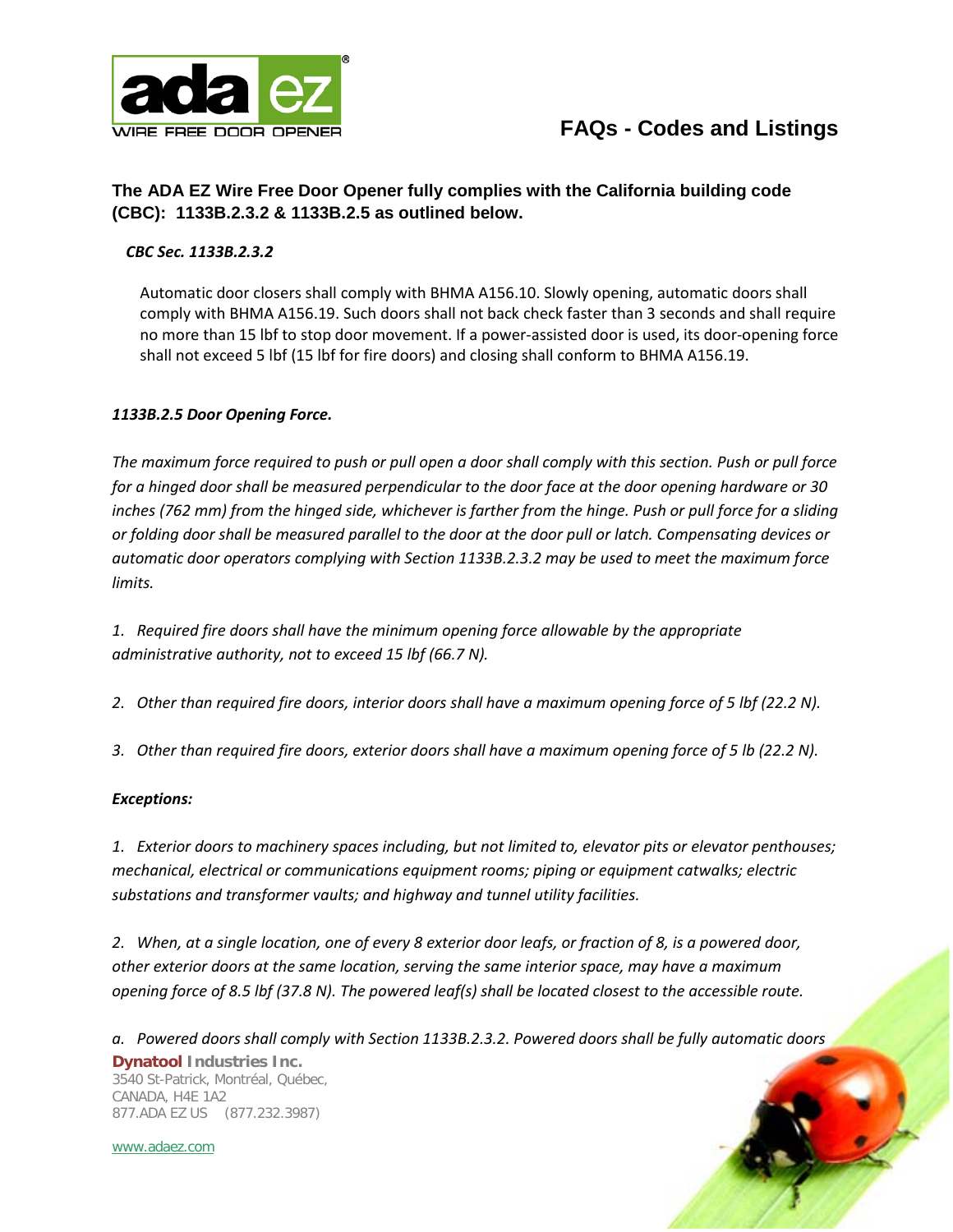

*complying with Builders Hardware Manufacturers' Association (BHMA) A156.10 or low energy operated doors complying with BHMA A156.19.* 

*b. Powered doors serving a building or facility with an occupancy of 150 or more shall be provided with a back-up battery or back-up generator. The back-up power source shall be able to cycle the door a minimum of 100 cycles.*

*c. Powered doors shall be controlled on both the interior and exterior sides of the doors by sensing devices, push plates, vertical actuation bars or other similar operating devices complying with Section 1117B.6.*

*At each location where push plates are provided there shall be two push plates; the centerline of one push plate shall be 7 inches (178 mm) minimum and 8 inches (203 mm) maximum above the floor or ground surface and the centerline of the second push plate shall be 30 inches (762 mm) minimum and 44 inches (1219 mm) maximum above the floor or ground surface. Each push plate shall be a minimum of 4 inches (102 mm) diameter or a minimum of 4 inches by 4 inches (102 mm by 102 mm) square and shall display the International Symbol of Accessibility complying with Section 1117B.5.8.1.*

*At each location where vertical actuation bars are provided the operable portion shall be located so the bottom is 5 inches (127 mm) maximum above the floor or ground surface and the top is 35 inches (889 mm) minimum above the floor or ground surface. The operable portion of each vertical actuation bar shall be a minimum of 2 inches (51 mm) wide and shall display the International Symbol of Accessibility complying with Section 1117B.5.8.1.*

*Where push plates, vertical actuation bars or other similar operating devices are provided, they shall be placed in a conspicuous location. A level and clear floor or ground space for forward or parallel approach complying with Sections 1118B.4 and 1124B.1 shall be provided, centered on the operating device. Doors shall not swing into the required clear floor or ground space.*

*d. Signage identifying the accessible entrance required by Section 1127B.3 shall be placed on, or immediately adjacent to, each powered door. Signage shall be provided in compliance with BHMA A156.10 or BHMA 156.19, as applicable.*

**Dynatool Industries Inc.** 3540 St-Patrick, Montréal, Québec, CANADA, H4E 1A2 877.ADA EZ US (877.232.3987)